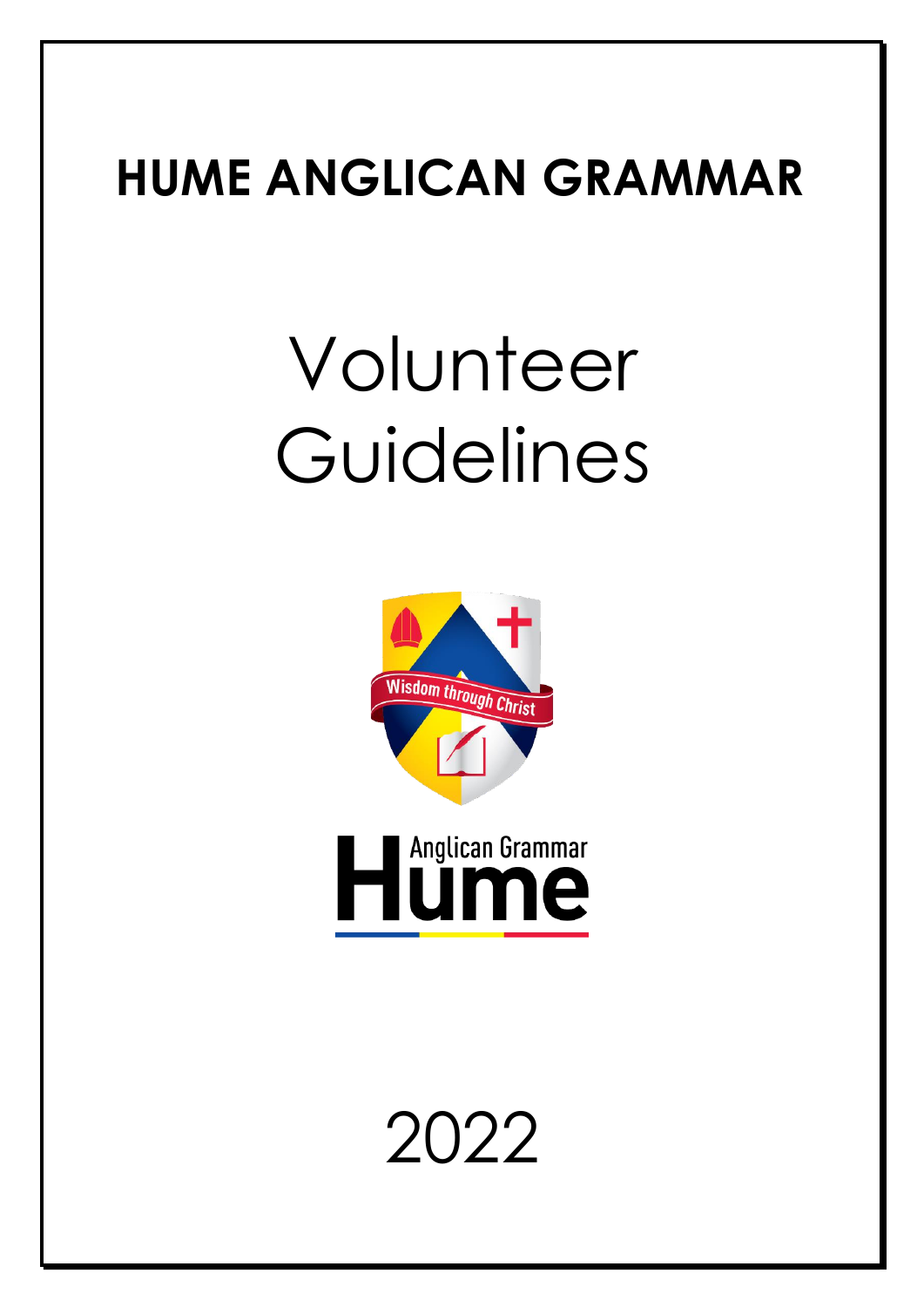Dear Volunteers,

Thank you for volunteering your time, skills and efforts here at Hume Anglican Grammar. There are numerous roles that volunteers can be involved in to support the school in its core operation of improving learning outcomes of students. Volunteers are one of the greatest resources a school can have – with numerous benefits for the school and for volunteers including:

Benefits for school:

- 1. To offer better prepared, more individualised programs to each student
- 2. To offer better services and facilities (such as canteen and second-hand uniform)
- 3. An active parent body is an essential part of a vibrant, positive school climate

Benefits for our students:

- 1. They see their family and community members helping the school and they realise that it is important to all of us
- 2. They see adults working together effectively and interacting in friendly, positive ways and follow the example
- 3. They feel really special when their mum, dad or carer is helping in theschool

Benefits for volunteers:

- 1. An opportunity to be actively involved in your child's education
- 2. Build a strong, positive relationship with your child'steacher
- 3. Learn the skills which can, in turn, assist you inhelping your child
- 4. Be well informed about what's happening at the school and in your child's class

#### **Guidelines**

To be a parent volunteer inthe school, there are several guidelines to follow. These are set to help you understand how you can best help out, and to ensure that volunteering is a positive experience for everyone.

- 1. The Working with Children (WWC) Check creates a mandatory minimum checking standard across Victoria. The WWC Check helps to keep children safe by preventing those who pose a risk to the safety of children from working with them, in either paid or volunteer work. If you work or volunteer with children you may need to apply for a WWC Check. To be a parent volunteer in the school, you need to have a current WWC. A photocopy of the card needs to be submitted to the office prior to helping in the classrooms. Application forms are available at this link: <http://www.workingwithchildren.vic.gov.au/home/applications/> and lodged at your local Post Office.
- 2. Full Vaccinated All volunteers are required to be fully vaccinated against COVID-19 unless a medical exemption applies. Volunteers will be required to show evidence of their vaccination status or medical exemption to the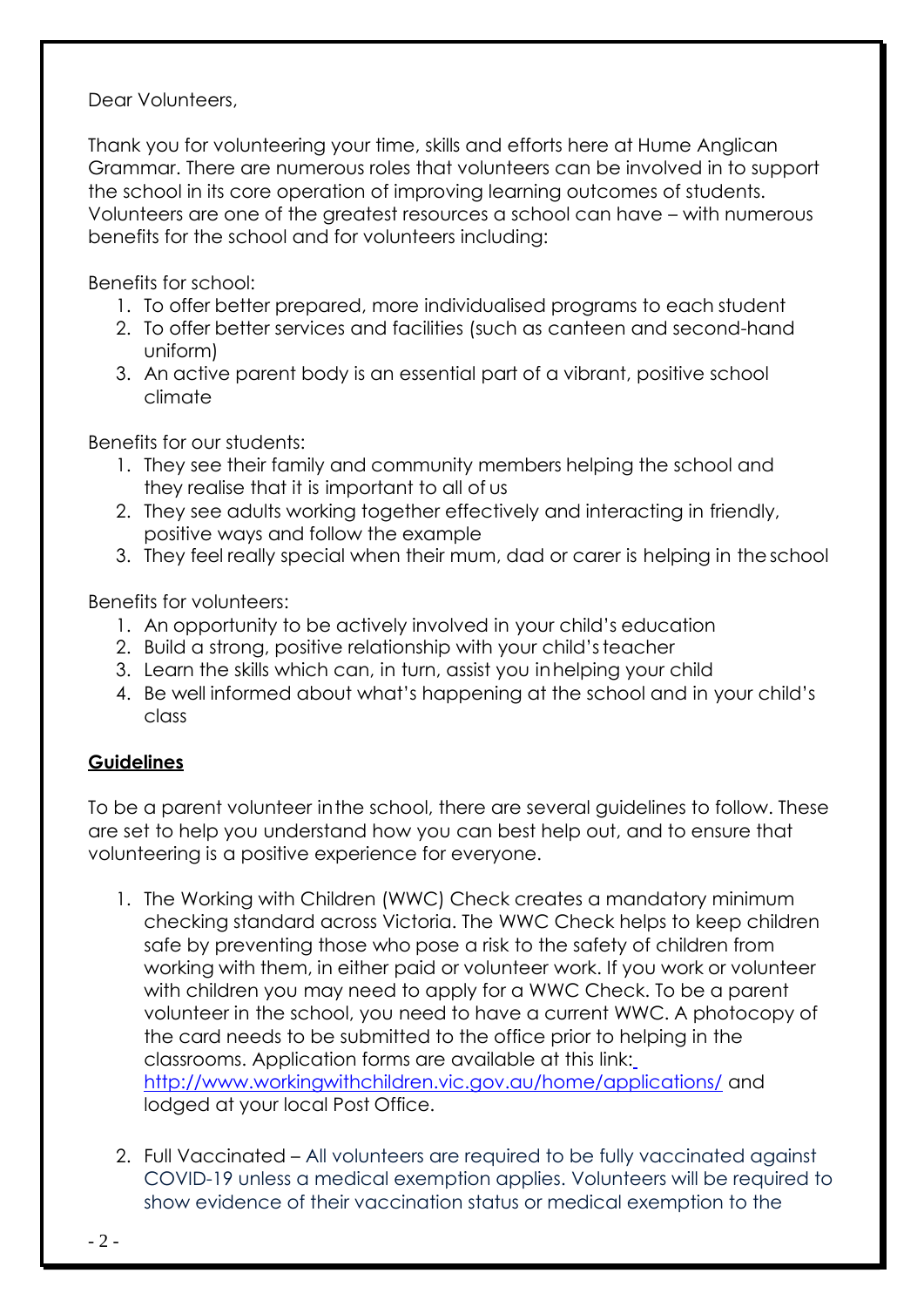#### Primary Office.

3. Commitment – Identify a particular morning or afternoon or day when you are available to help. Please negotiate with the class teacher about which time would be most useful. Even if you can only come in on an occasional basis or on alternate weeks, your help will still be very much appreciated. If you are unable to help at the agreed time, please let the classroom teacher know either by phone or a note via your child's diary.

Use of mobile phones is prohibited while you are helping in the classroom unless in the case of an emergency.

Refrain from talking to another parent volunteer who is also helping in the classroom as this may interrupt the flow of the activities, which in turn affects the students' attention.

Attend the parent volunteer briefing session(s) that will be conducted at the school.

- 4. Sign in at the office before and after attending a classroom as a volunteer. A visitor pass provided by the school must be worn at all times. This helps us keep track of all the helpers who work at our school, the amount of timeyou have spent helping us and for identification purposes. As part of the fire regulations, all visitors in the school must report to theoffice.
- 5. Activities All activities in which the parent volunteer is involved musttake place under the direct supervision of the teacher. Due to the timings and needs of the students, you may be reassigned to help in another class.
- 6. **Confidentiality**  Working in the classrooms gives you theopportunity to learn a lot about the students in them. You will learn about their strengths and weaknesses, their behaviour inside and outside the classrooms. It is very important that all volunteers maintain strict confidentiality of such information. It is therefore not appropriate to speak with other parents about their children and other children. Kindly refer such queries to the child's teacher. Information gained from your experience at our school must not be shared with any other person(s), except the teacher with whom you are assisting. If confidentiality issues are compromised, the support provided by the volunteer will need to be reviewed.

If you find that parents who are friends ask about the progress or behaviour of their children in the classroom, this is a matter requiring a great deal of tact on your part and it is very important that you suggest that if they are worried in any way about their child, then they must discuss the matter themselves with the class teacher.

7. Interaction with students – Follow the guidelines of the teachers to manage the student's poor behaviour. All associated discipline issues must be reported to and dealt with by the student's teacher. If in doubt – ask the teachers for advice. It is not appropriate for a parent volunteer to talk to another person's child about incidents in school even if the incidentinvolves their own child. If you have any concerns with someone else's child at school – refer it to the teachers.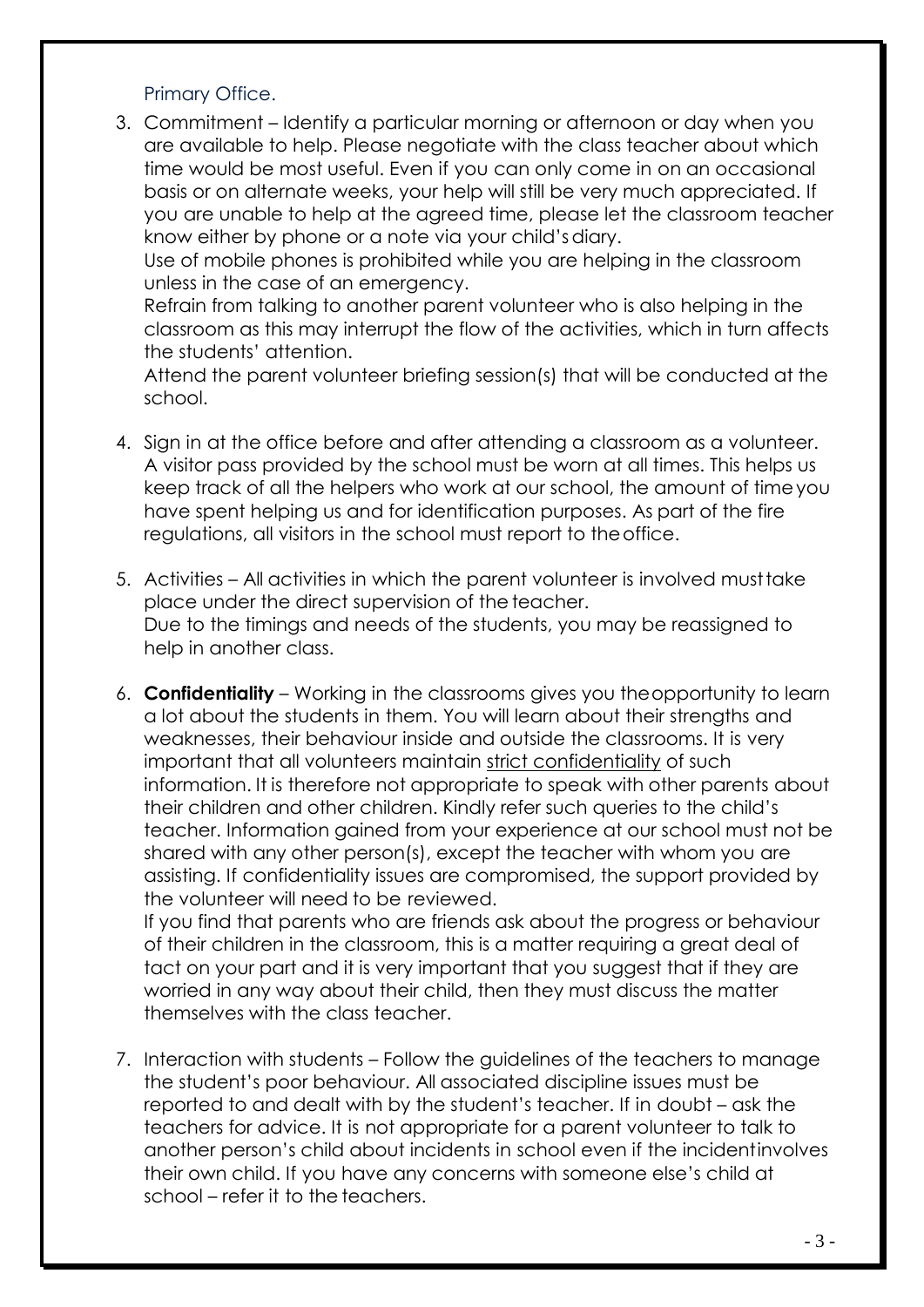- 8. Other children It is advisable that parent volunteers not to bring other children when helping in the classrooms. This is to ensure that they will be able to focus their attention and effort in helping the students, and play a vital role in the smooth running of the activities. Sometimes unfortunately,the distraction of younger children can outweigh the positive help from the parent volunteers.
- 9. Ask Please never hesitate to ask if you are not sure about something or for advice if you feel something you are doing is not working well. We will do whatever we can to ensure your time with us is rewarding.

#### **Ways you may be asked to help in the classroom……**

Activities which will take place with one child at a time:

- ❖ hearing the child read
- ❖ helping the child learn the key words
- $\triangle$  helping or testing the child in the weekly spelling
- ❖ changing reading books and recording in the student's diary/reading log book

Activities which involve working with a small group of students:

- ❖ reading in a group
- ❖ working on the computers
- ❖ working with the students on the tasks set by the teacher

Practical jobs that need doing:

- ❖ photocopying and laminating
- ❖ cutting things out (sometimes before and after laminating them)
- ❖ filing and arranging student's work into folders or portfolios
- ❖ sharpening pencils and keeping class stationery in order

#### **Safety in the school environment:**

- Fire Alarm When the fire alarm sounds, make your way to the evacuation assembly area with any children you are supervising. Do not go back to the classroom until instructions are given. The fire evacuation plan can be found near the exit of each of the classrooms.
- Smoking is prohibited in the school compound.
- Scissors should not be waved about or left on the table. When they need to be carried, they should be held by the closed blades and pointed downwards. Scissors, pencils and other sharp objects should not be pointed at anyone.

- 4 -

▪